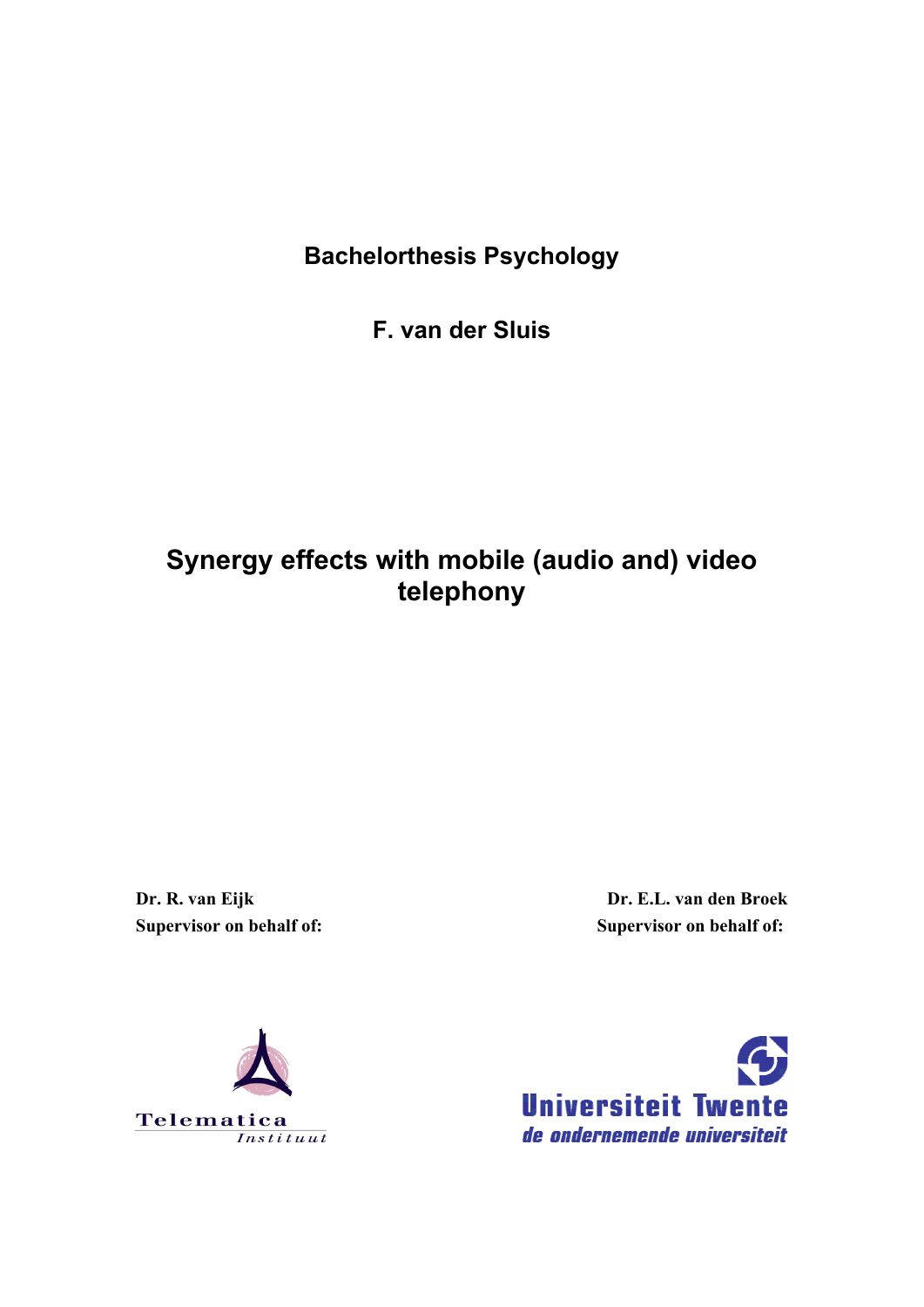



# **Synergy effects with mobile (audio and) video telephony**

F. van der Sluis (s0029491) f.vandersluis@student.utwente.nl

#### **ABSTRACT**

Despite the progress in technology, mobile video telephony (MVT) is not used on a large scale. In a quest to explain the latter, we adopted a user-centered instead of technological perspective, where the influence of screen size on the synergy of audio and video was under investigation. 54 participants conducted an experiment in which the intelligibility of a standardized video-listening test was determined for three screen sizes: mobile phone, PDA and PC monitor. A significant increase in intelligibility for the large compared to the small screens was found. Moreover, a signal-to-(white) noise ratio of -9dB significantly limited the intelligibility of the videos. With respect to the Quality of Service of MVT, two conclusions result: 1) the display size should be maximized and 2) already limited amounts of noise decreases intelligibility. Consequently, we emphasize the need for both technological development and user-centered research on MVT.

#### **1. INTRODUCTION**

Person-to-person mobile video telephony is nowadays available to many consumers. The growing availability of 3G networks and services and the emerging features of mobile video phones enable a greater connectedness between its users, enhancing the social and emotional aspects of communication. Mobile video telephony is used for functional talk (22%), showing objects (28%), and social and emotional small talk (50%) [13].

Compared with traditional telephony, video telephony is enriched with video and, thus, facilitates multimodal perception. In last decades, the benefits of multimodal interaction became more and more apparent. Consequently, the interest in multimodal perception increased significantly, from both industry and science; e.g., visual-auditory modalities are complementary on individual phonetic features [15] and are synergetic: combined auditory-visual perception is superior to perception through either audio or vision alone [6]. This synergy is especially salient in noisy surroundings, where the bimodal advantage can become as large as a 39% increase on intelligibility [14].

Multimodal communication also influences memory and emotion; e.g., adding visual gestures to auditory speech improves the quality of the memory for speech [10]. Moreover, both modalities supply complementary information about emotions, which are effectively combined [3]. The latter explains the main use of mobile-video telephony for social and emotional talk. More generally, it illustrates the superiority of multimodal communication over unimodal communication.

Seen within the context of the mobile device, some restrictions may be imposed on these bimodal advantages. Several factors are expected to be of influence, among which are 1) bimodal issues: a) spatial coherence (or ventriloquism effect) [19], b) source coherence; i.e., two sources behave in a way that a heard stimuli is ascribed to them both [12], c) temporal coherence; i.e., different events take place at (almost) the same time and are thus seen as one stimuli [e.g., 5], and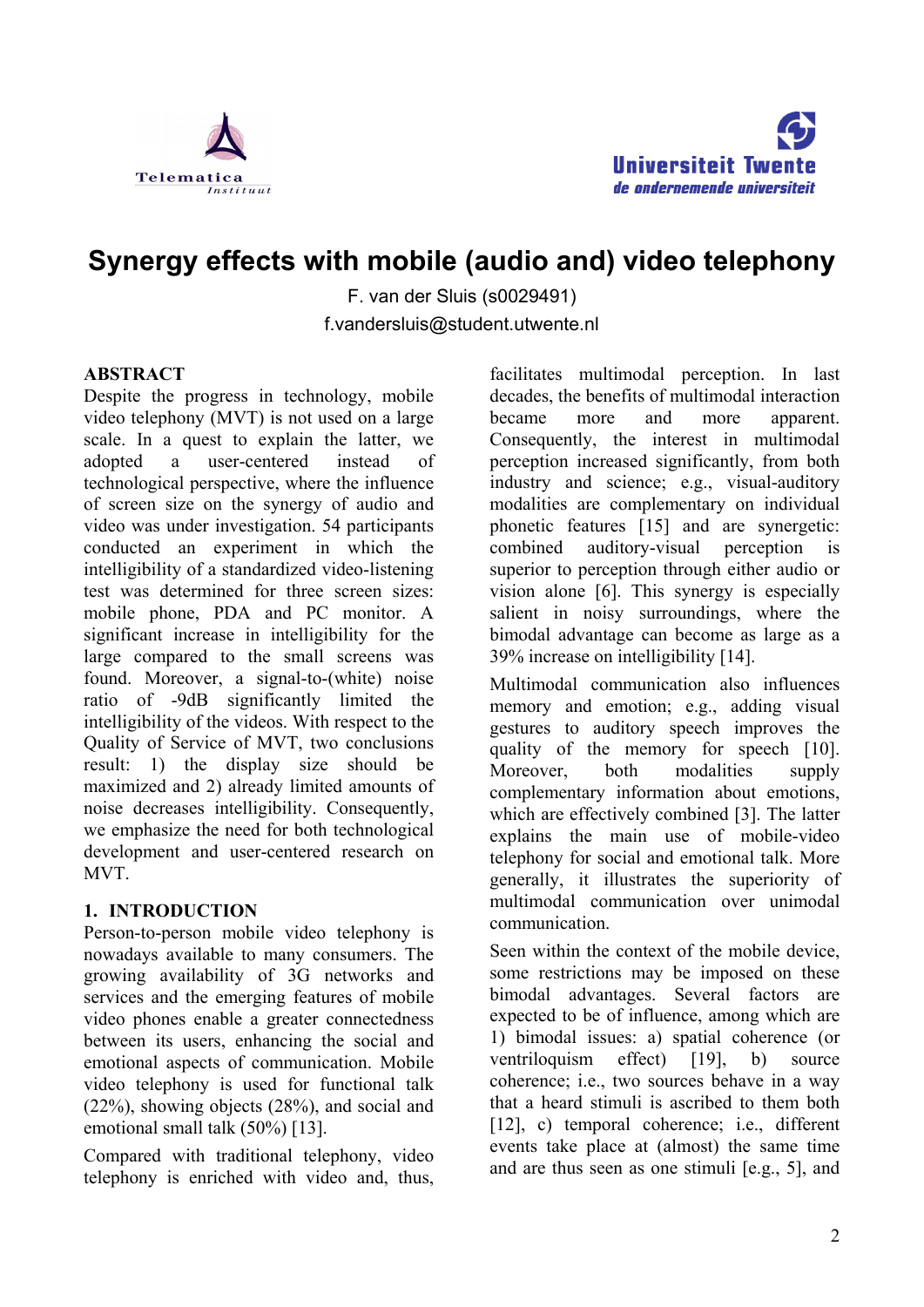d) visual dominance [4], 2) auditory issues [13], and 3) visual issues (i.e., temporal frequency, spatial resolution, screen size, and noise and zoom-level). Most of these topics have been researched. For example, temporal frequency and spatial resolution can be at low levels before decreasing intelligibility: a 25Hz temporal frequency [18] and 32x32 spatial resolution [1]. Except for screen size, most of these effects have been topic of extensive research.

Surprisingly, research on the effect of screen size on human multimodal perception is absent in mobile video telephony, this despite their small screen is one of its salient features. Hence, the major limitations in usage of video telephony are not merely technology related. The usage of the telephones' small screen is possibly a factor of importance. As attention focused on large screens, such as used for virtual reality and/or entertainment applications; small screens received little notice. In general, larger screens influence values such as arousal, sense of presence, attention and memory, and connectedness [7]. For most of these values the effects can be summarized as intensifying the values. Hence, "the larger, the better" seems to hold.

Screen size is best described by Field Of View (FOV), Pixel Per Inch (PPI), resolution, and the actual physical display size. FOV is the size of a screen relative to the eye of the user, taking the distance from the eye to the screen and width of the screen as input. This is related to the display size, as display size stands for the width and height of a screen. Resolution has been found to be of less importance for low-level effects such as intelligibility. A resolution of as little as 32x32 pixels was enough to enhance the bimodal intelligibility [1]. Resolution is related to PPI, as PPI can be computed from the display size and its resolution. Finally, concerning the physical size of screens, larger screens were found to improve performance [9].

This research examines the influence of screen size on the synergy levels of bimodal communication. Expected is that a decreasing screen size reduces the intelligibility of a message presented auditory as well as visually.

To answer this hypothesis, the importance of the visual modality relative to the auditory modality is increased by adding noise to the auditory channel. Consequently, changes in the visual channel have a greater effect on the final intelligibility.

# **2. METHOD**

To study the influence of screen size, a withinsubjects design has been used evaluating the effects of screen size, videos and their sequence. This gave a total of 36 different conditions (3! x 3!), based on the possible number of combinations of the three screen sizes and the three videos.

# **2.1 Participants**

A total number of 54 participants voluntarily participated in the research. Since the required number of participants was a plural of 36 this was insufficient to fully counterbalance the possible confounding effect of sequence of presentation, yet this was found to be of no influence as shown further on at the Results section.

The age of the participants ranged from 18 to 28 years with an average of 20.3. 63% of the participants had the Dutch nationally, 37% had the German nationality. 96.2% of the participants judged their level of English as either good or reasonable. All participants had a (corrected to) normal vision and hearing.

#### **2.2 Material: Listening test**

To evaluate the participants' knowledge of the English language, an English listening test preceded the video-listening test. The listening test was part of the English listening exams on University preparatory education in the **Netherlands**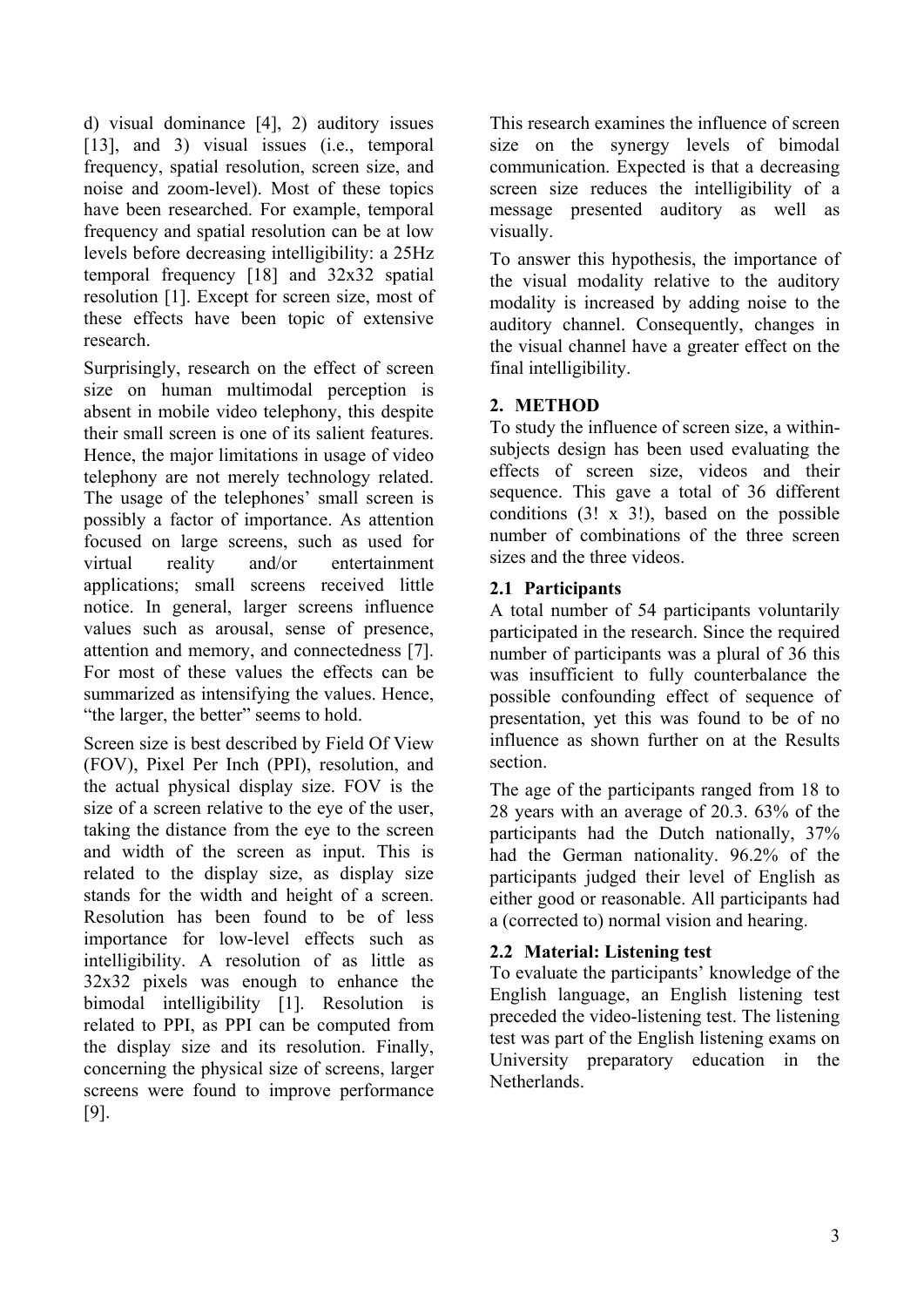The listening test was constructed by CITO (Central Institute for Testing). The test consisted of twelve parts of an interview with a probation officer about his job. After each part a multiple choice question, as were provided by CITO, had to be answered to test the participant's comprehension. These questions were standardized and scored with norm based correction forms.

#### **2.3 Material: Video listening test**

A set of nine videos with accompanying questions were selected from the original material provided by CITO. After each video an English multiple (three) choice question had to be answered to evaluate the intelligibility of the shown video. No restriction was made on the answering time. The test results were rated with the original CITO scoring forms, as measure for its intelligibility.

The video-listening test consisted of an interview with an exchange student. Most of the time, the face of either the student or the interviewer were shown when they were talking; though, sometimes video parts were shown of life in Africa. The videos were selected such that the face of the person talking was visible most of the time.

In order to increase the internal validity of the findings, three questions were left out of the analysis due to several invalidating factors. The videos of the left out questions showed irrelevant or false footage at critical moments and gave conflicting results concerning



accuracy and answering time scores. Critical moments are those moments in which other footage is shown while the information needed to answer the question is told, resulting in a loss of synergy effects. Furthermore, false footage contradicting the answer outside critical moments was found to invalidate the results as well, an effect also known from other research [8].

# **2.4 Apparatus**

A computer with a 15" screen and a headset was used to present the videos with audio or the audio alone.

The experiment took place in two rooms of a behavioural sciences research laboratory at the University of Twente. In each of the two rooms, the experimental placing was exactly the same. This experimental setting is displayed in Figure 1.

One of the most notable features of the experimental setting is the rope construction surrounding the participant's head, forcing the participants to keep a particular distance and position to the screen. In situations where participants are able to choose their own distance and position to a screen, they are likely to move closer when a small screen size is shown. Being closer to the screen makes the percept of the screen relatively larger and, thus, increases the FOV, which might diminish any effects of difference in intelligibility between the three screen sizes. The used ropes formed a square on forehead height. In addition, the chair and keyboard were also placed at a fixed position, which relieved the effort for the participants to fixate their head within the rope square. Figure 1 illustrates this setting; please note the ropes that make a square around the participant's head.

Three screen types were used, namely; computer screen size, PDA screen size and mobile (video) phone screen size, as specified in Table 1 together with the size of the screens (expressed as the length of the diagonal in centimetres), resolution of each screen size, and the FOV. In literature, Figure 1. Experimental setting. different definitions of FOV can be found. In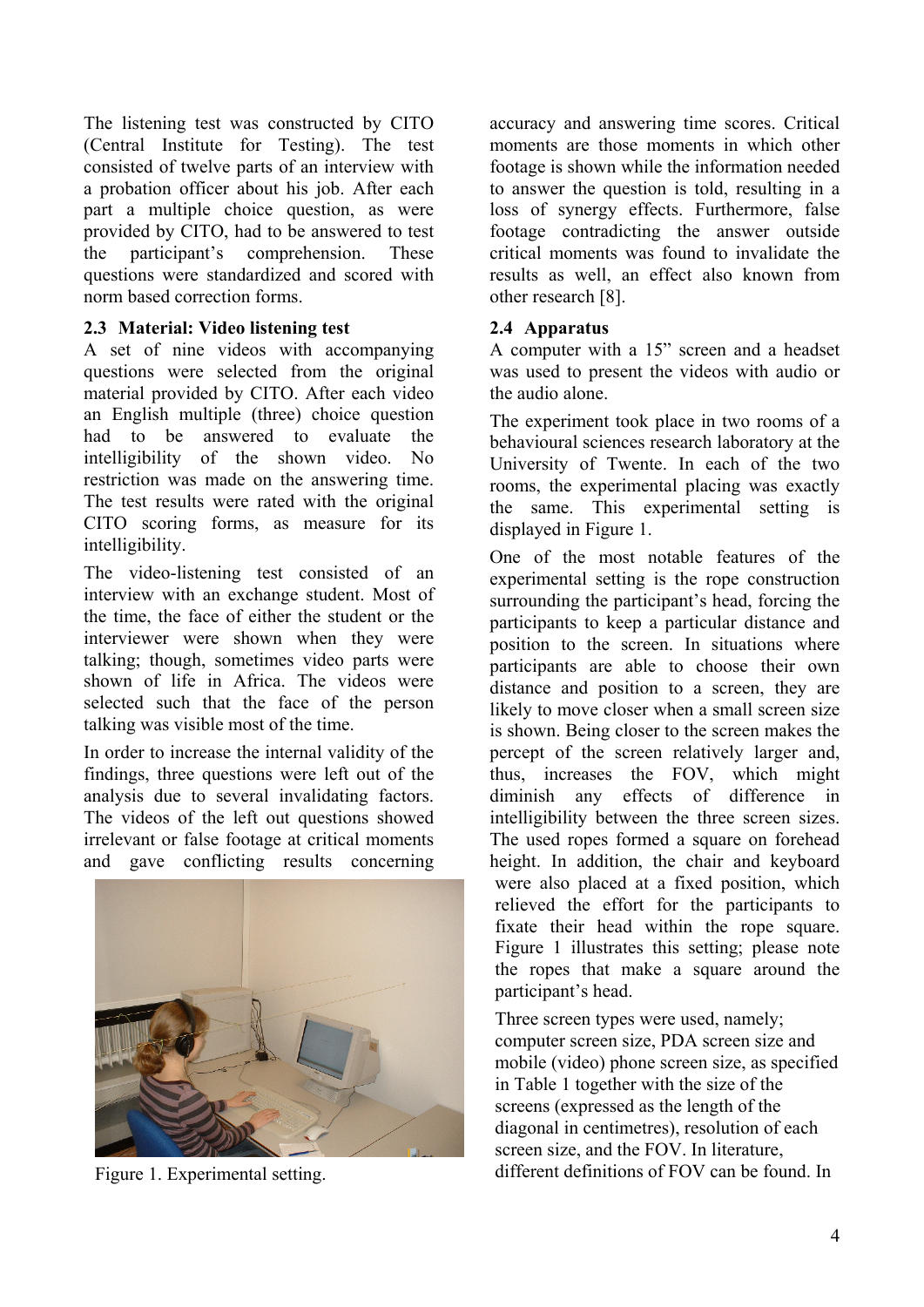Table 1. Screen type, size, resolution and Field of View (FOV) of each screen used in the experiment.

| Screen type            |       | Size (cm) Resolution (pixels) | Field of View $(°)$ |
|------------------------|-------|-------------------------------|---------------------|
| Computer               | 38.10 | 1280x960                      | 13.48               |
| <b>PDA</b>             | 12.82 | 394x316                       | 4.50                |
| Mobile (video) $\iota$ | 6.02  | 177x158                       | 1 1 2               |

this research, the FOV is defined as the angle subtended from the eyes to the left and right edges of the displayed screen [17].

All these screen sizes were shown on the same screen with a resolution of 1280x960. To prevent any confounding effects of an increasing video quality, the amount of pixels of the videos were kept equal but spread over a larger part of the display. Thus, reducing the spatial data density but enlarging the FOV.

#### **2.5 Determination signal-to-noise ratio**

For all videos, a SNR of -9dB was used to maximize synergy effects. This SNR is based on findings from several studies, indicating an increase in intelligibility from -6dB to -30dB [e.g., 6, 16]. Compared to these studies, the SNR has been kept low, because the used stimuli are more complex and longer than those used in the mentioned studies. Furthermore, a pilot study has been performed (N=6) to test the synergy of three SNR values (-6dB, -9dB and -12dB), showing all three SNR values had a reasonable and comparable effect size. The SNR was computed as follows:

(1)  $SNRdB = (RMSamplitude, signal - RMSamplitude, noise)$ .

where the Root Mean Square (RMS) amplitudes of the signal and noise are,

Table 2. Accuracy scores on each question for each screen size, including norm scores from optimal conditions.

|          | Accuracy    |        |       |      |      |
|----------|-------------|--------|-------|------|------|
|          | Screen Size |        |       |      |      |
| Ouestion | Small       | Medium | Large | Mean | Norm |
| 1.1      | 0.44        | 0.44   | 0.56  | 0.48 | 0.91 |
| 12       | 0.44        | 0.56   | 0.72  | 0.57 | 0.67 |
| 2.1      | 0.28        | 0.39   | 0.33  | 0.33 | 0.98 |
| 2.2      | 0.72        | 0.78   | 1.00  | 0.83 | 0.98 |
| 3.1      | 0.61        | 0.83   | 0.83  | 0.76 | 0.87 |
| 3.2      | 0.94        | 0.83   | 1.00  | 0.93 | 0.66 |
| Mean     | 0.57        | 0.64   | 0.74  | 0.65 | 0.85 |
|          |             |        |       |      |      |

*Note. Norm scores adopted from CITO.*

respectively, -15dB and -6dB and defined by

(2) RMSamplitude=20<sup>\*</sup>log10 
$$
\frac{X}{Xref}
$$
,

where  $X$  is either the power of the signal or the noise and *Xref* is the power of the reference point of the used Decibel scale. For all mentioned dB values, the used scale is dBFS (Decibel Full Scale). For this scale the reference point is the maximum output level of the hardware. Next, the SNR was defined as a similar logarithmic function of the power of the signal divided by the power of the noise, and has been translated to the first equation.

#### **2.6 Procedure**

Before the experiment, participants were told they were going to undertake a listening and a video-listening test for which they should remember as much as possible from the video. Furthermore, they were told to keep their head within the rope construction and that the experimenters would check on this using an installed video camera.

The experiment started with some questions concerning general demographic data; i.e., name, sex, age, occupation, and nationality. The second part contained the English listening test, testing the English level of the participants. The third part contained the three videos in three different screen sizes, as defined by one of the 36 possible conditions. Finally, the fourth part asked some questions about the experience of the participants with the experiment. The total duration of the experiment was approximately 20 minutes.

#### **3. RESULTS**

The descriptive statistics of the questions are shown in Table . A one-tailed t-test showed a significant difference between the average norm results per question of the CITO  $(M=0.85, SD=0.11)$  and the current results for the large screen size  $(M=0.74, SD=0.16)$ ,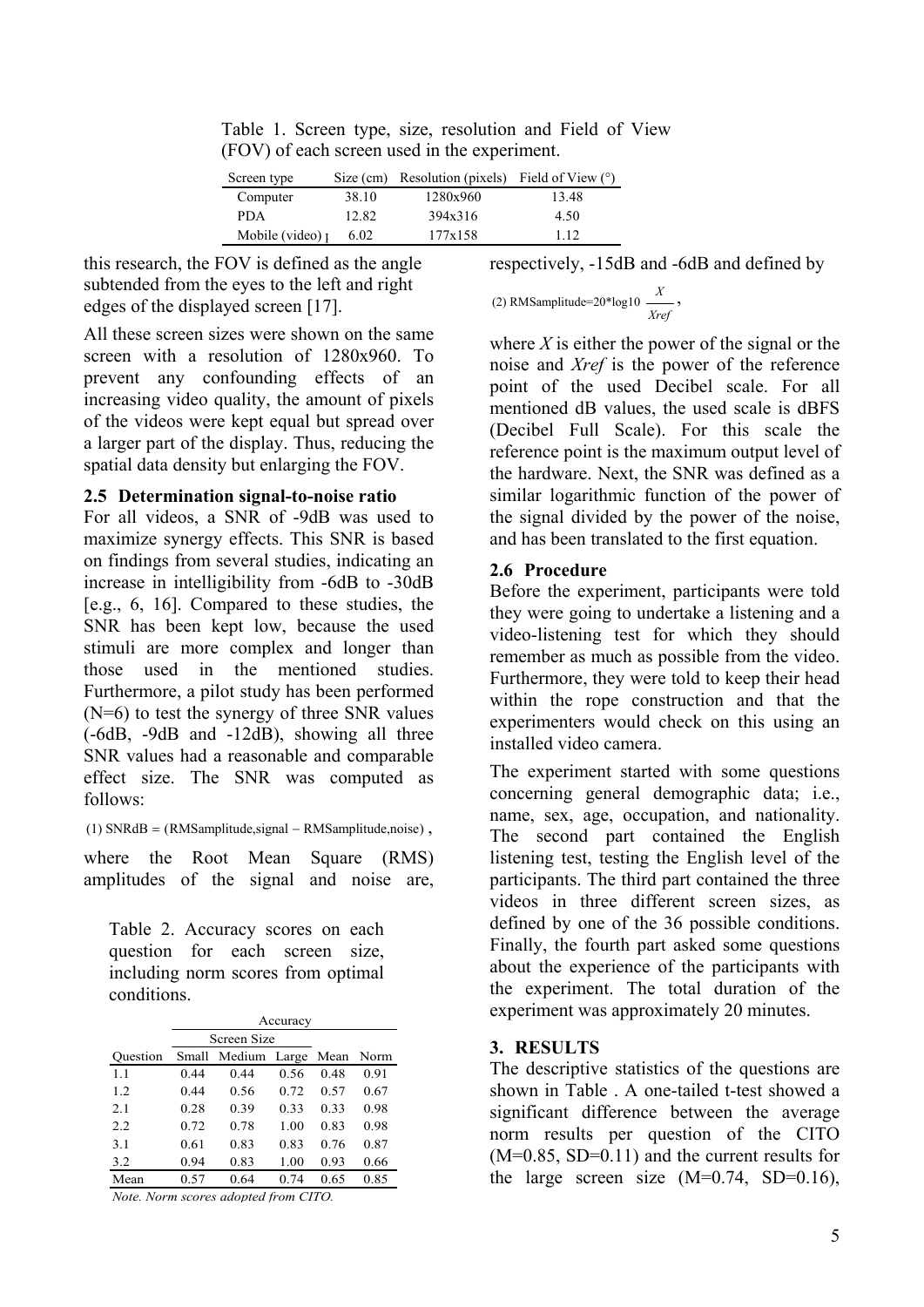$t(53)=2.83$  (p<.01), indicating a significant influence of the used SNR.

All further described analyses are on video level (each video consists of two questions). The descriptive statistics are shown in Table , and pictured in Figure 2. The primary effect of screen size on intelligibility was analyzed using a Multivariate Analysis of Variance (MANOVA) on accuracy and answering time by screen size, video, and sequence for all videos. The MANOVA of accuracy by screen size showed that a small screen enhances intelligibility less than a large screen (F(2, 135)=4.60, p<0.05). However, one-tailed ttests revealed no significant results on the comparison between small and medium  $(M=0.13, SD=0.12)$ , where the difference between medium and large (M=0.20, SD=0.12;  $t(53)=2.60$ ,  $p<0.05$ ), and between small and large were significant (M=0.33, SD=0.12; t(53)=4.27, p<.001). The correlation between screen size and accuracy was .21  $(t(52)=3.00, p<0.1)$ . For answering time, no effects were found by screen size, which clearly shows from the data as well (see Table ).

The different videos differed significantly in difficulty  $(F(2, 135)=18.36, p<0.001)$  and in answering time  $(F(2, 135)=22.27, p<0.01)$ , as revealed by a second MANOVA. The influence of sequence was non-significant, indicating that there was no learning effect within the different trials each subject performed. Post-hoc Bonferroni tests showed

Table 3. Accuracy scores and answering times on each video for screen size, video and sequence.

|                         | Mean (Standard Deviation) |                    |  |
|-------------------------|---------------------------|--------------------|--|
| Factor                  | Accuracy                  | Answering Time (s) |  |
| Screen Size (FOV)       |                           |                    |  |
| Small $(1.12^{\circ})$  | 1.15(0.66)                | 30.33 (11.73)      |  |
| Medium $(4.50^{\circ})$ | 1.28(0.66)                | 29.53 (14.02)      |  |
| Large $(13.48^{\circ})$ | 1.48(0.57)                | 30.46 (13.21)      |  |
| Video                   |                           |                    |  |
| 1                       | 1.06(0.68)                | 32.76 (12.23)      |  |
| 2                       | 1.17(0.57)                | 36.05 (11.60)      |  |
| 3                       | 1.69(0.47)                | 21.51 (10.32)      |  |
| Sequence                |                           |                    |  |
| First                   | 1.31(0.70)                | 30.14 (12.87)      |  |
| Second                  | 1.28(0.63)                | 30.80 (13.64)      |  |
| Third                   | 1.31(0.61)                | 29.37 (12.51)      |  |
| Mean                    | 1.30(0.64)                | 30.11 (12.95)      |  |

significant differences (p<.001) between video 1 and video 3 ( $M=0.63$ , SD=0.11) as well as video 2 and video 3  $(M=0.52, SD=0.11)$ ; hence, video 3 was experienced as more difficulty than the other two. The primary effects of screen size, video and sequence can be viewed graphically in Figure 2.

The English Level was found to be sufficient for all subjects  $(M=8.89, SD=1.98)$ . Furthermore, it did not correlate with accuracy scores on the video test,  $r(54)=0.04$  (p $>0.05$ ), indicating that English Level did not influence the performance on the tests. Finally, gender did not influence the correlation between screen size and accuracy. For both men and women the correlation remained .21, though being a trend for men  $(t(20)=1.81, p<0.07)$  and significant for women  $(t(30)=2.29, p<.05)$ .



Figure 2. Accuracy and answering time results shown for each screen size, field of view (FOV), video and sequence.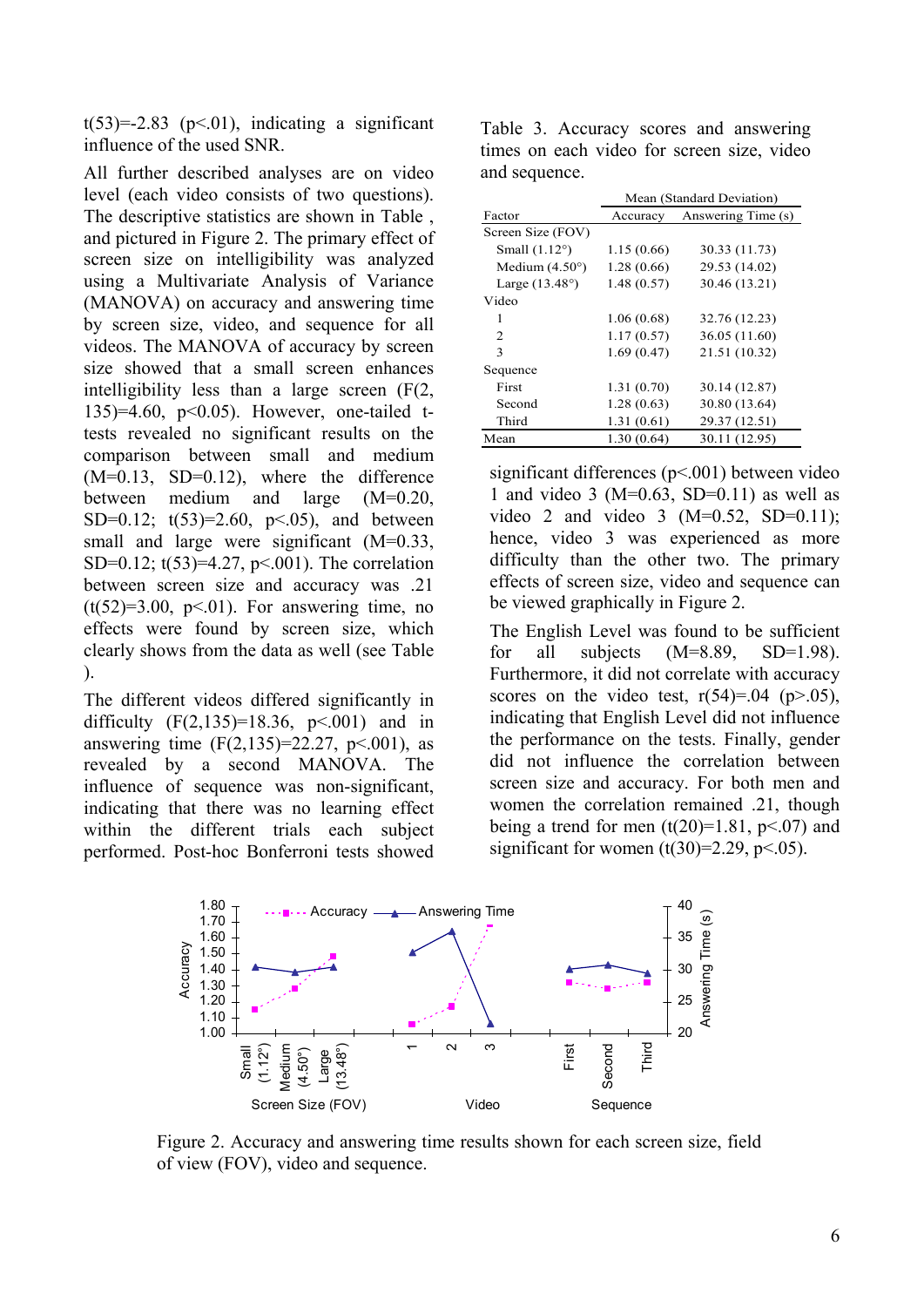# **4. DISCUSSION**

Already more than half a century ago, Sumby and Pollack [16] described the synergy of our auditory and visual percepts; i.e., seeing someone speak helps hearing him. Par excellence, it illustrates the holistic process underlying human multisensory perception and with that, the potential of mobile video telephony. Hereby, the synergy between audio and video is especially of interest. This since mobile video telephony suffers from a variety of sources of noise and leaps in the signal and, as Sumby and Pollack [16, p. 214] stated: "the visual contribution to speech intelligibility [...] increases as the speech-to-noise ratio is decreased". Regrettably, studies such as that of Sumby and Pollack [16] are rare, in particular within the context of mobile video telephony.

In line with the work of Sumby and Pollack [16], the main hypothesis of this study stated that the intelligibility of a message presented visually as well as auditory reduces when the screen size is reduced. This was confirmed by a significant difference in accuracy scores on the video-listening test for each different screen size.

In a setting where through a SNR of -9dB any effects of the quality of the visual stimuli are enhanced, the effect of screen size showed with a relatively small amount of participants. The correlation between screen size and accuracy scores is .21, indicating screen size is indeed an influential factor in intelligibility.

This effect showed only for accuracy scores on the video-listening test, not for answering time measurements. This was contrary to the difference in difficulty of the different videos, which showed on both measurements. Where it was expected answering time is somehow related to the difficulty of processing the presented stimuli, this indicates a different level of processing for the content of the video and the integration of the different modalities. Furthermore, these results showed the effect was not influenced by any learning in the short run (the tests took about 12 minutes). Also, the effect was found to be unrelated to differences in comprehension of the English language, given that there was a very homogenous population, all at least reasonable capable of understanding English.

Several factors might restrict the applicability of these findings, concerning the used stimuli and tests. The external validity of the results is somewhat reduced by the use of a non-natural SNR. The effects might be different at a natural SNR, and might be more salient at other cognitive levels (e.g., emotional). In real conversations using mobile video telephony probably other characteristics of the message might be important than are tested with the used stimuli. Therefore in future research more natural stimuli might be used; e.g., simulating a real phone conversation instead of the in the described experiment used listening task.

Across different studies, gender differences are consistently found: women tend to react more to differences in screen size than men [7]. However, results of this study indicate none or very minor differences between men and women for the described effects. The only difference was in effect of screen size on accuracy between men and women, having a trend for men and significant effects for women. Since the correlation did not change between the groups, this difference in effect can even be attributed to difference in group sizes.

As shown is intelligibility higher with a bigger screen size when a noisy auditory stimulus is available. In practical use, mobile video telephony takes place with a small screen and probably with a less professional headphone or even without a head phone. This can negatively influence the intelligibility even more. A higher quality sound output for mobile (video) phones could limit the loss of intelligibility occurring with small screen sizes, although this still restricts the larger benefits of bimodal communication. In order to benefit fully from bimodal communication, larger screens should be used.

Recent technological developments relieve the problem of using large screens with mobile video telephony. Two of the more interesting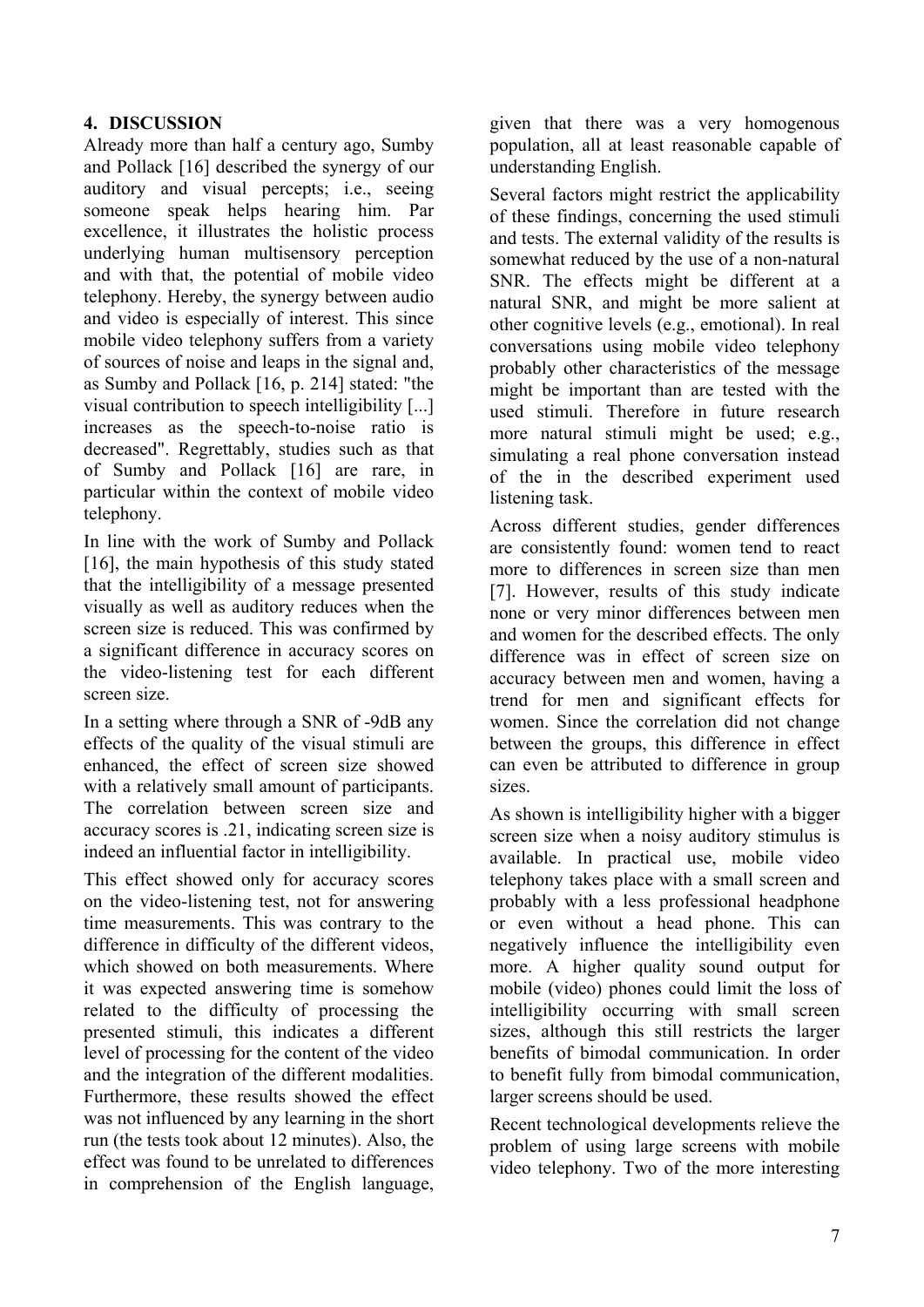products are lightweight high-resolution video glasses [2] and flexible electronic paper, which is now available in A4 size in color [11]. Both applications have their own advantages and disadvantages. The video glasses disconnect the user from its surroundings, which can cause problems in communication. The electronic paper has a limited resolution and supports a maximum of 4,096 colors. On the other hand, the electronic paper can be viewed from a full 180 degrees, so that images always appear crisp, even when the display is bent. Alternatively, infrastructural solutions can also be sought to relieve the problem. For example, Bluetooth enables the connection of mobile devices with large screens that are available at that moment. Then, video telephony can be performed using a large display.

Our findings show some new and unexpected directions for future research on improvement in Quality of Service of mobile video telephony. It shows that the effects of audio and video quality on perception and cognition cannot be treated separately and that any significant improvement can only be derived when their synergetic effects are taken into account. Furthermore, our study indicates that there is a threshold for which video does not contribute to the intelligibility of the audio. More research need to be done to find out the conditions under which this threshold is reached and, subsequently, the actions to be taken on the mobile device or in the network to deal with this event.

This study is rare in its kind since it stressed usability research in a field dominated by technology. It places fundamental work on human perception and information processing in the context of the field of mobile video telephony. The experiment conducted, revealed one of the possible reasons for a large scale success of mobile video telephony: the limited synergy of audio and video with small screens. In parallel, this multimodal feature of mobile video telephony revealed to be very useful in case of noisy signals, as occur with mobile video telephony. With that, both the vulnerability and strength of mobile video telephony are illustrated, which emphasize its fragile future.

#### **5. ACKNOWLEDGEMENTS**

The CITO, with in particular Jan van Thiel, is gratefully acknowledged for their generous cooperation in selecting and, subsequently, preparing suitable video-listening tests. In addition, we thank Ronald van Eijk, Johan de Heer and Sorin Iacob of the Telematics Institute for their cooperation and fruitful discussions during this study. Last, we thank all subjects for their voluntary participation in this study.

#### **6. REFERENCES**

- [1] Brooke, N. M. and Templeton, P. D. Visual speech intelligibility of digitally processed facial images. Proceedings of the Institute of Acoustics, 12, 1990, 483-490.
- [2] BV RelaxView. URL: http://relaxview.nl/ [Last accessed on June 09, 2007].
- [3] De Gelder, B. and Vroomen, J. The perception of emotions by ear and by eye. Cognition and Emotion, 14, 2000, 289-311.
- [4] Dijkstra, A. A computer model for bimodal sublexical processing. Swets & Zeitlinger, 1994.
- [5] Dixon, N. F. and Spitz, L. The detection of audiovisual desynchrony. Perception, 9, 1980, 719-721.
- [6] Erber, N. P. Auditory-visual perception of speech. Journal of Speech and Hearing Disorders, 40, 1975, 481-492.
- [7] Grabe, M. E., Lombard, M., Reich, R. D., Bracken, C. C. and Ditton, T. B. The role of screen size in viewer experiences of media content. Visual Communication Quarterly, 6, 1999, 4-9.
- [8] Gruba, P. The role of video media in listening assessment. System, 25, 3, 1997, 335-345.
- [9] Josephs, R., Giesler, R. and Silvera, D. Judgment by quantity. Journal of Experimental Psychology: General, 123, 1, 1994, 21-32.
- [10] Kelly, S. D., Barr, D. J., Church, R. B. and Lynch, K. Offering a Hand to Pragmatic Understanding: The Role of Speech and Gesture in Comprehension and Memory. Journal of Memory and Language, 40, 1999, 577-592.
- [11] LG.PHILIPS LCD Co. URL: http://www.tinyurl.com/2hou5e/ [Last accessed on June 09, 2007].
- [12] McGurk, H. and MacDonald, J. Hearing lips and seeing voices. Nature, 264, 5588, 1976, 746-748.
- [13] O'Hara, K., Black, A. and Lipson, M. Everyday practices with mobile video telephony. Proceedings of the SIGCHI conference on Human Factors in computing systems, 2006.
- [14] Risberg, A. and Lubker, J. Prosody and speechreading. Speech Transmission Laboratory